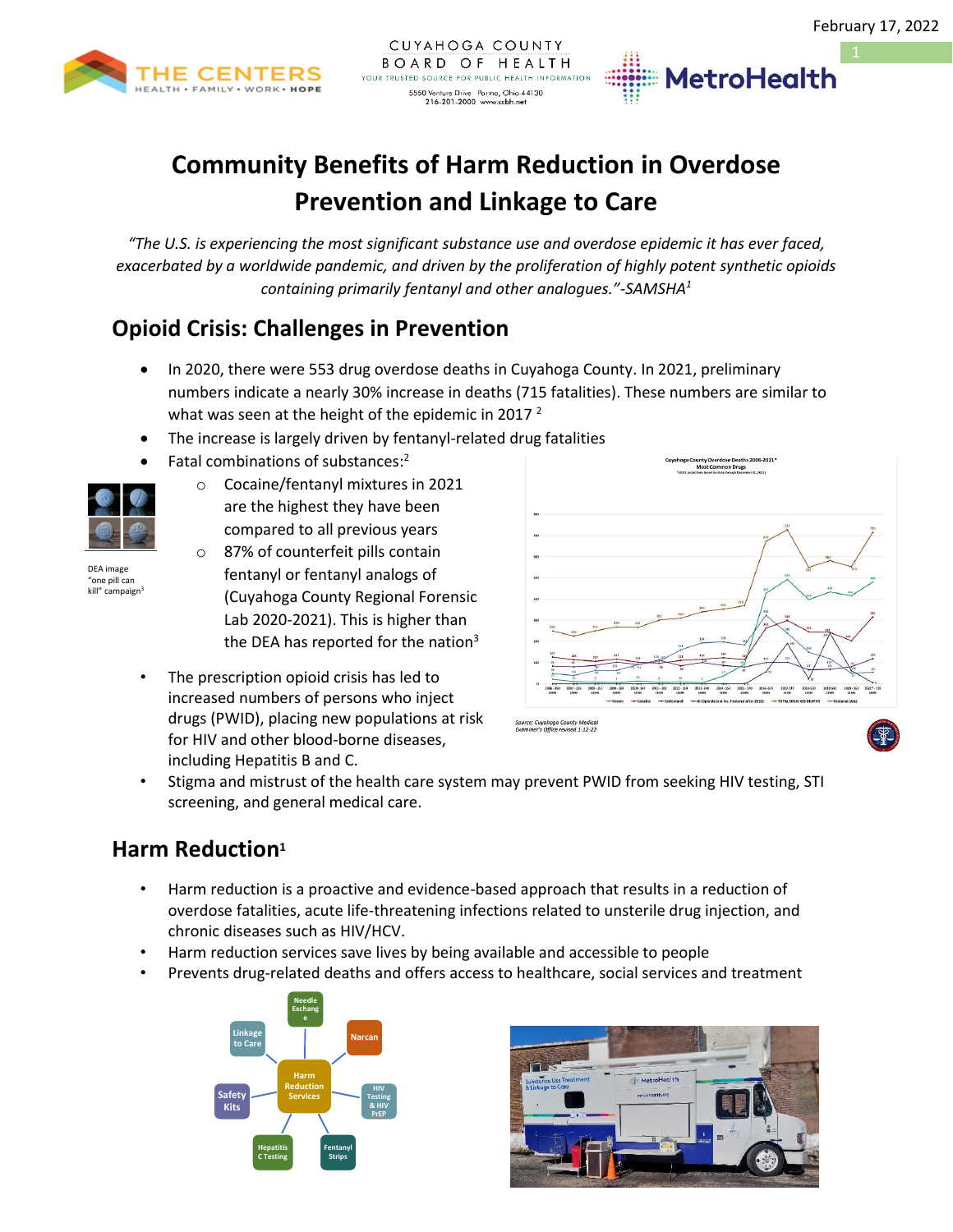### **Harm Reduction Activities and Intended Outcomes<sup>1</sup>**

|           | <b>Prevention Goals</b>                                                                                                                                                                 | <b>Related Harm Reduction Activities*</b>                                                                                                                                                                                                                           |
|-----------|-----------------------------------------------------------------------------------------------------------------------------------------------------------------------------------------|---------------------------------------------------------------------------------------------------------------------------------------------------------------------------------------------------------------------------------------------------------------------|
|           | Reduce the spread of sexually transmitted and other<br>blood-borne infections, including HIV and viral<br>hepatitis<br>Increase knowledge around safer sex and sexual<br>health         | Access to PrEP<br>Access to HIV and viral hepatitis testing and treatment<br>$\bullet$<br>Access to condoms<br>$\bullet$<br>Comprehensive sex education                                                                                                             |
| $\bullet$ | Reduce overdose deaths and other early deaths among<br>people who use substances, including alcohol<br>Increase knowledge around safer substance use                                    | Syringe service programs<br>$\bullet$<br>Fentanyl test strips<br>Naloxone and overdose education kits<br>$\bullet$                                                                                                                                                  |
|           | Reduce sharing of substance use equipment<br>Improve physical health<br>Reduce the spread of infectious diseases                                                                        | Sterile syringes and other injection equipment to prevent and<br>control the spread of infectious diseases<br>Syringe Service Programs<br>$\bullet$<br>Medical care including wound care<br>$\bullet$<br>Use of masks, social distancing, and vaccines<br>$\bullet$ |
| $\bullet$ | Reduce stigma and increase access to health services<br>Increase referrals to support programs and health and<br>social services (including treatment and recovery<br>support services) | Counseling/Motivational interviewing<br>$\bullet$<br>Low threshold medication for opioid use disorder<br>$\bullet$<br>Fentanyl test strips; Naloxone and overdose education kits<br>$\bullet$<br>Peer support specialists<br>$\bullet$<br>Case managers             |

### **Impact of Syringe Exchange Services4,5**

In one year of services (Sept. 2020-August 2021), **The Centers** syringe services program served a total of 2,332 unique individuals, totaling 15,429 encounters. Of these unique individuals encountered and engaged, 43% were referred to services such as community-based MAT; primary care; detox, etc. 768 new clients (ages 19-74) were enrolled in services.

**MetroHealth** has serviced over 2,000 clients since inception (April 2020), and in 2021 they had over 12,300 patient encounters. Patients are provided naloxone, testing, syringe exchange and linkage to care.



| Zip Code/City                | Frequency |
|------------------------------|-----------|
| 44107/Lakewood               | 404       |
| 44070/North Olmsted          | 164       |
| 44142/Brookpark              | 292       |
| 44129, 44130,<br>44134/Parma | 1098      |
| 44125/Garfield Heights       | 205       |
| 44124/Pepper Pike            | 119       |

Map provided by CWRU Begun Center as part of OD2A evaluation work on 2/15/2022

CHS Client Zip Codes by Case 9.1.20-8.31.21